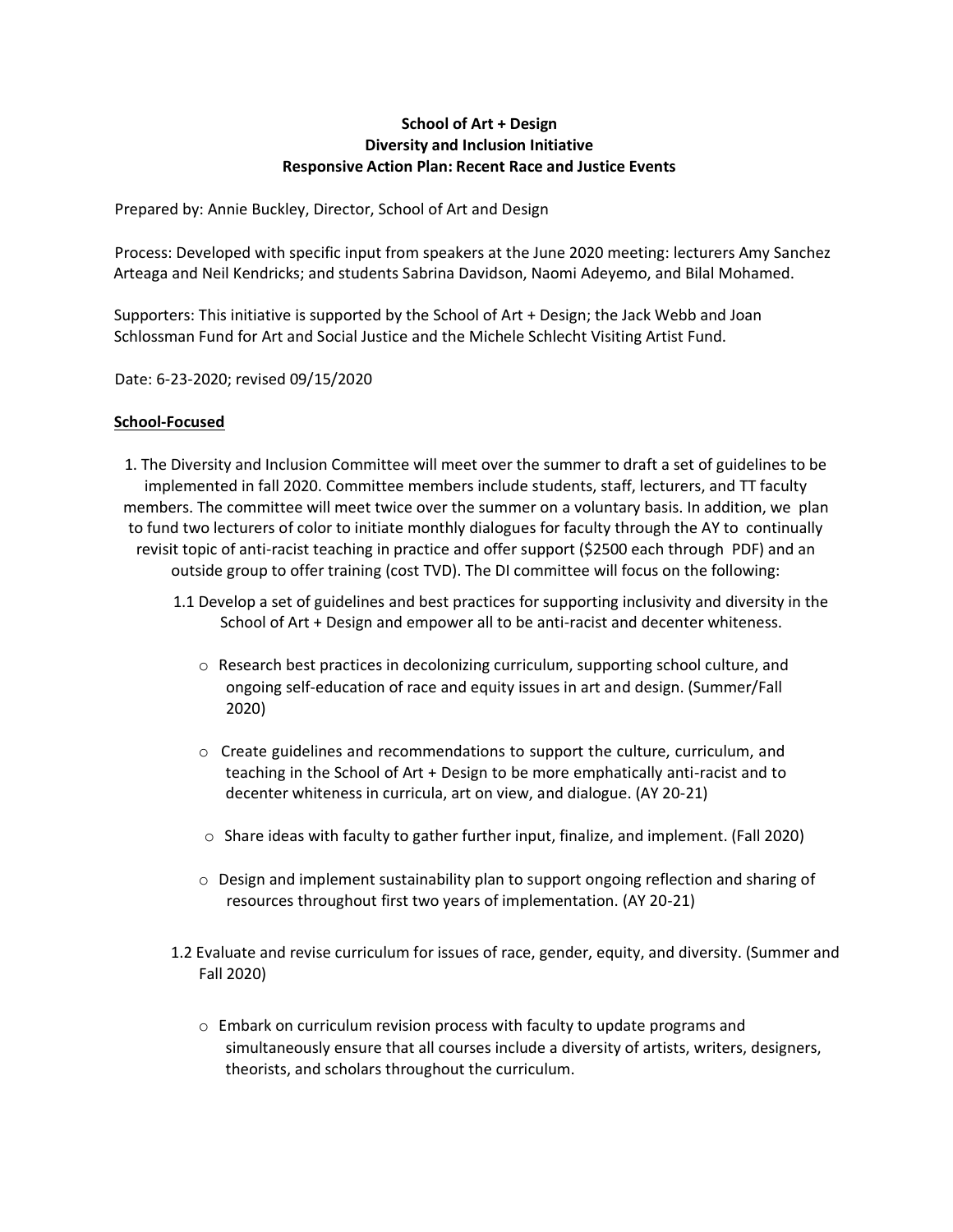- $\circ$  Assess critique strategies in School (class visits, faculty self-assessments, student surveys) to ensure that multiple perspectives are encouraged and valued.
- $\circ$  Develop a brief report summarizing findings and making recommendations for best practices for critique to ensure multiple viewpoints and diversity of approaches.
- o Develop a service-learning course to connect SDSU students with local communities to bring arts programming to those that don't otherwise have access to it. (Fall 2020)
- 1.3 Establish an Institute for the Arts and Social Justice to highlight and support arts and activism practices, expand access to the arts in the community, and cultivate connections with other disciplines and departments in the University. (Spring 2021 – Fall 2022)
	- $\circ$  Support a faculty member to coordinate community-based art initiative across the School including service learning, workshops, campus tours, mural programs, etc
- 2. Support alumni and students in expanding mural program to reflect artists, designers, and scholars of color and to commemorate current protests. (Funded by Webb fund, begin Summer 2020).
- 3. Hold all-School meeting of Diversity and Inclusion committee to address current historic time in history with student and faculty speakers of color expressing their experience of representation in School. Funded speakers \$250 each from General funds to share experiences. (June 11, 2020)
- 4. Create and maintain resource archive including articles, book chapters, links, and other for faculty and staff to access for ongoing learning about race, equity, gender, and diversity. (started June 2020; ongoing)
- 5. Website Updates Revise letter from the Director to express School's commitment. (June 2020) Add Guidelines document and plan for implementation to website when completed. (Fall 2020)

## **Community-Focused**

- 1. Host a virtual teach-in for students and alumni on approaches and strategies for art and activism. (AY 20-21)
- 2. Develop and host a virtual seminar on Amplify: Art for Change with national and international speakers sharing best practices in art and activism with focus on inviting artists and designers of color and/or differently abled, and/or LGBTQIA. (Fall 2020 – Spring 2021) (\$250/speaker; funded by combination of general and Schlecht donation.)
- 3. Hold Trauma-informed Art Workshops for community members and other SDSU campus identity groups over Fall 2020 and Spring 2021. (facilitated by Prison Arts Collective and supported by outside grants and Foundation funds in the School of Art + Design; begin fall 2020)

4. Hold monthly campus visits for HS students from areas of San Diego with limited access to arts education and where students are likely to be first generation college students. Plan in Summer 2020 and implement in AY 2020-21. Graduate student coordinating team for planning and